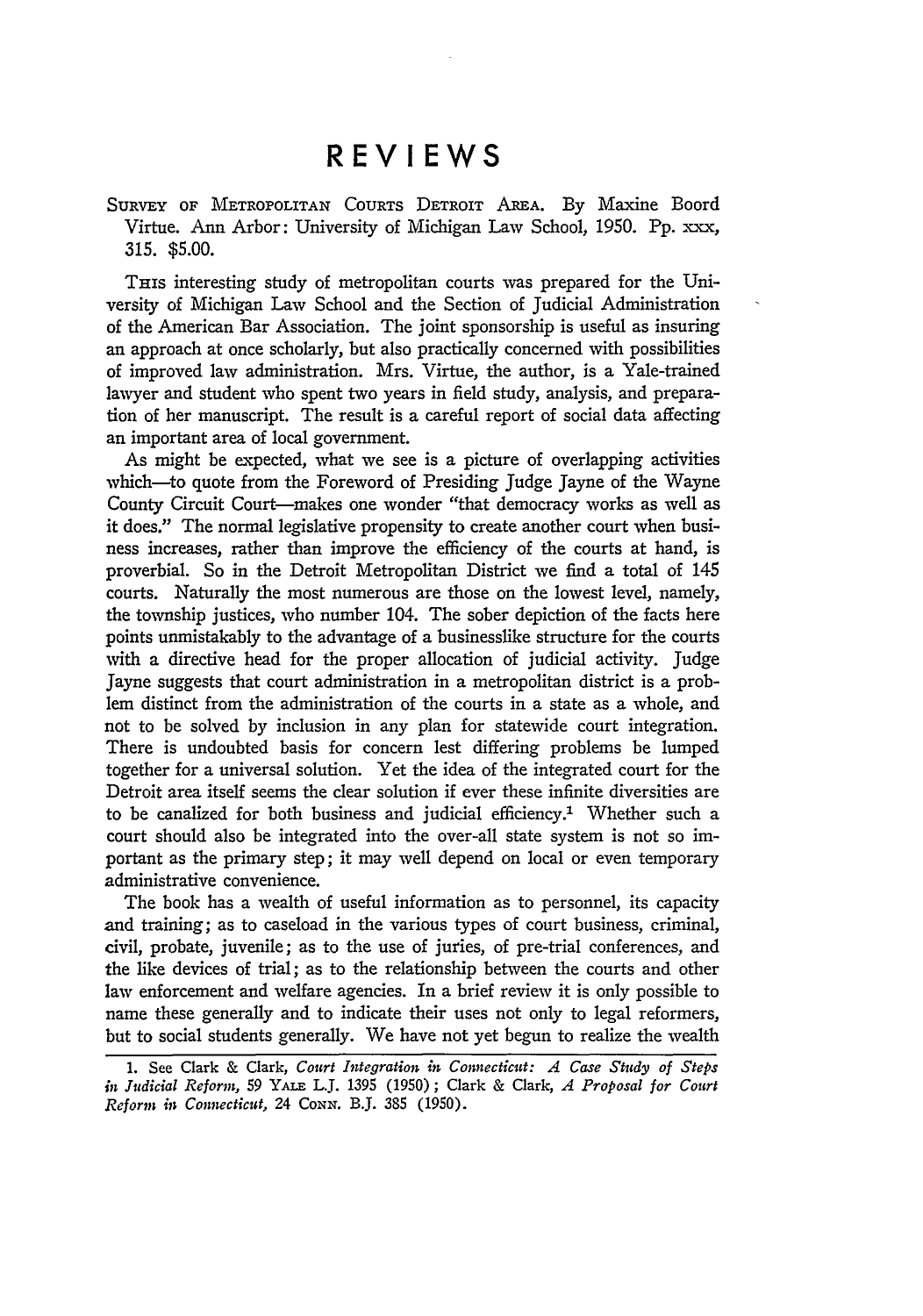of social material available from such studies as these. They are all too infrequent. Indeed the outstanding accomplishments of the amazingly complete federal system of judicial statistics are all too little appreciated and made use of by scholars.<sup>2</sup>

A usual reaction is that such studies tell us only what we already know. The thought seems untrue, as well as irrelevant. In fact, this type of information does tend to arouse connotative recollections in our breasts, so that we are led to exclaim, "Why that is just what I always thought." Such stirring of remembrance permits us to overlook, however, (1) the number of things we did not know, *(2)* the number of things we knew which were not so, and (3) the hazy, vaporous, and therefore inconsequential state of our knowledge upon what we thought we knew. And the idea is largely irrelevant, because no social reforms can be predicated on inexact guesswork. It is hard to the verge of impossibility to secure improvement on the basis of concrete, sorelydistilled facts; when we come to mere guesswork that is coin less valuable in our democratic process than frank resort to emotion, politics, or our other standard substitutes for facts. But to the reformer or student, there is no substitute for information such as we find here, as indeed the congressional committees are demonstrating in the use they now make of the federal data currently provided by the Administrative Office.3

It must be conceded, nevertheless, that the gathering of such material is an expensive, time-consuming process requiring also skill and judgment. In essence it must always be so. But I could wish that a successful study such as this could lead more immediately and easily to other such studies so urgently needed than has been customary in the past. I think we have failed to capitalize as we should upon the experience already had, limited as that unfortunately has been. In my judgment these projects tend to suffer from two combined defects: overcollection of unimportant details and diffidence in stating conclusions. These defects stem from desirable qualities found in the true scholar, largely resulting from his modesty lest he venture beyond his own evidence. But such modesty can be carried so far that the one who knows most says least about his subject and meanwhile diligently collects much data which he does not want, but which he fears another scholar may

3. The yearly reports to the Judicial Conference of the United States of its Committee on Judicial Statistics set forth various examples of increasingly extensive use of federal judicial statistics by congressional committees in connection with the creation of new judgeships or other housekeeping for the federal court system.

<sup>2.</sup> Shafroth, Federal Judicial Statistics, 13 LAW & CONTEMP. PROB. 200 (1948); *Report of Committee on Judicial Statistics,* 7 FED. B.J. 292 (1946); 1949 *REPORT* **OF** THE DmEcTOR OF THE ADMINISTRATIVE OFFICE OF THE **UNITED** STATES COURTS **71-113;** 1950 *id.* 67-74, 87-125. The effective New Jersey statistics follow the same model. WOELPER, ANNUAL REPORT OF THE ADmINISTRATIVE DIRECTOR OF THE COURTS OF THE STATE OF NEw JERSEY 1948-1949, 1-15; *id.* 1949-1950, 1-27; Vanderbilt, *Our New Judicial Establishment: The Record of the First Year, 4 RUTGERS L. REV. 353 (1950)*; Vanderbilt, *The Record of the New Jersey Courts in the Second Year under the New Constitution,* 5 RUTGERS L. REv. 335 (1951).